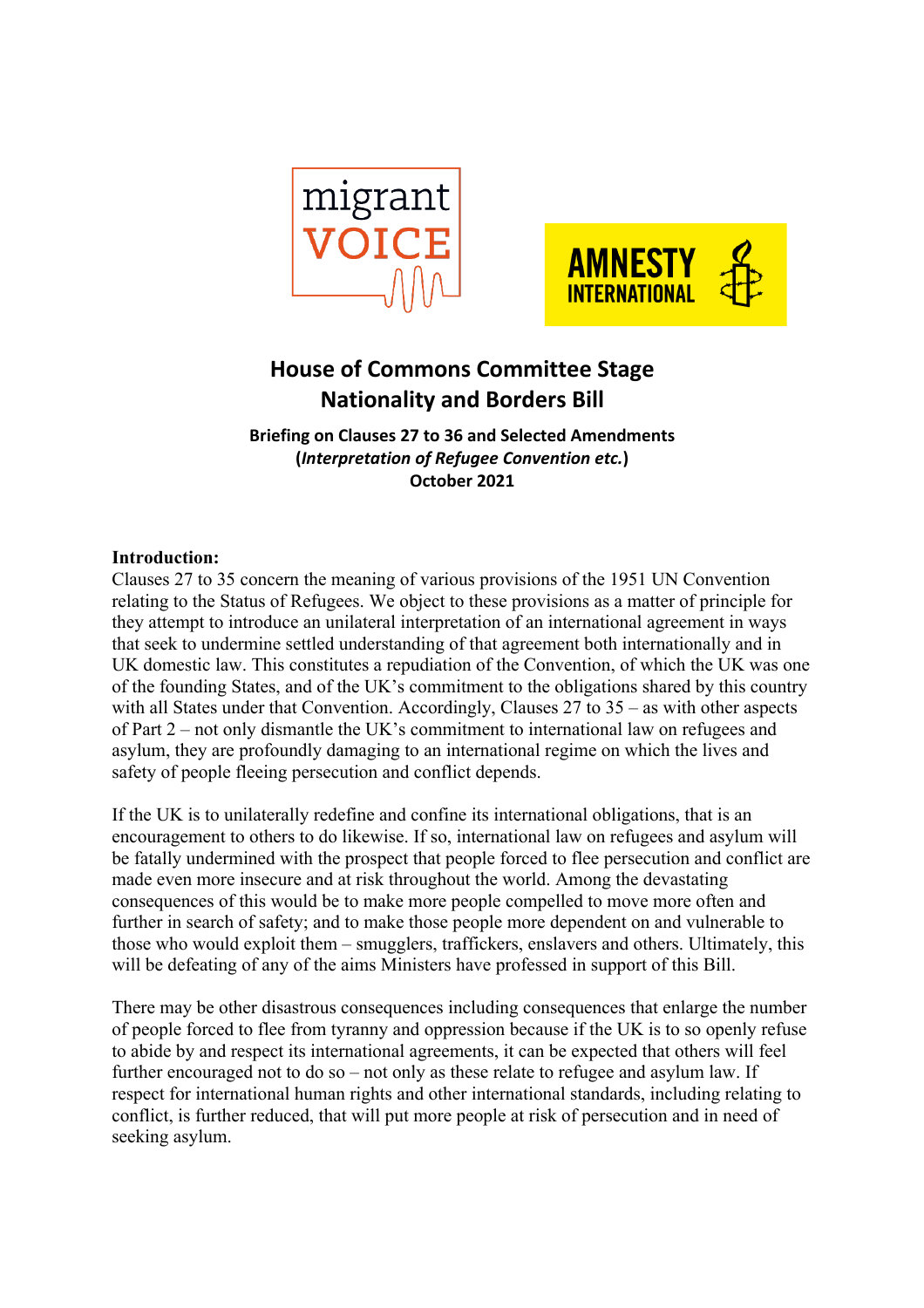A further objection to Clauses 27 to 35 is that they will enlarge the arbitrary and unlawful discrimination that is intended to be done by this Bill in differentiating between refugees. Clause 10 proposes a discrimination, based on the way by which the person fleeing persecution has come to the UK, between refugees in and recognised as entitled to asylum in the UK. The adverse treatment caused by that discrimination is to significantly reduce and undermine the quality of the protection provided in the UK to the refugee once recognised. Clauses 27 to 35, however, discriminate in the recognition of the refugee's status. Refugees who must rely upon the UK's asylum system are to be wrongly held to unduly narrow standards – concerning both the standard of proof that they are required to satisfy and the conditions they are to satisfy to establish their international law status. By contrast, refugees who are resettled having been identified by UNHCR as refugees will have been, rightly, held to the Convention standards.

This discrimination will have wider consequences too. The disparity – already large – between the UK and its nearest neighbours, who receive and provide protection to significantly, in some instances far, more refugees than the UK will be enlarged. This will be so because, at least insofar as its asylum system is concerned (which remains by far the greater source of UK provision of protection to refugees), the UK will be excluding refugees on the basis of its unilateral and illegitimate reduced interpretation of the Convention.

None of this can provide or improve confidence in the UK's asylum system. It will promote inconsistency and treatment of people, which is not safe – including the prospect of returning someone to a place where she, he or they face disappearance, execution, torture of other persecution. This can only undermine wider confidence in the UK system.

| <b>Stuart C McDonald</b>                                              |
|-----------------------------------------------------------------------|
| Anne McLaughlin                                                       |
| 47                                                                    |
| Clause 27, page 30, line 8, at end insert-                            |
|                                                                       |
| "(7) This section and section 28 to 35 may not be commenced before—   |
| (a) the Secretary of State has consulted with such parties as the     |
| Secretary of State considers appropriate on-                          |
| $(i)$ the compatibility of each section with the Refugee              |
| Convention; and                                                       |
| (ii) the domestic and international implications of the $UK$          |
| <i>adopting each section;</i>                                         |
| (b) the Secretary of State has laid before Parliament a report on the |
| outcome of that consultation stating which parties were consulted,    |
| and stating in respect of each section-                               |
| (i) the views of the parties consulted on its compatibility and       |
| <i>implications;</i>                                                  |
| (ii) the differences between the interpretation of the                |
| Convention provided by the section and any interpretations            |
| provided by the higher courts before the passing of this Act;         |
| (iii) the reasons why the Secretary of State concludes that the       |
| section should be commenced;                                          |
|                                                                       |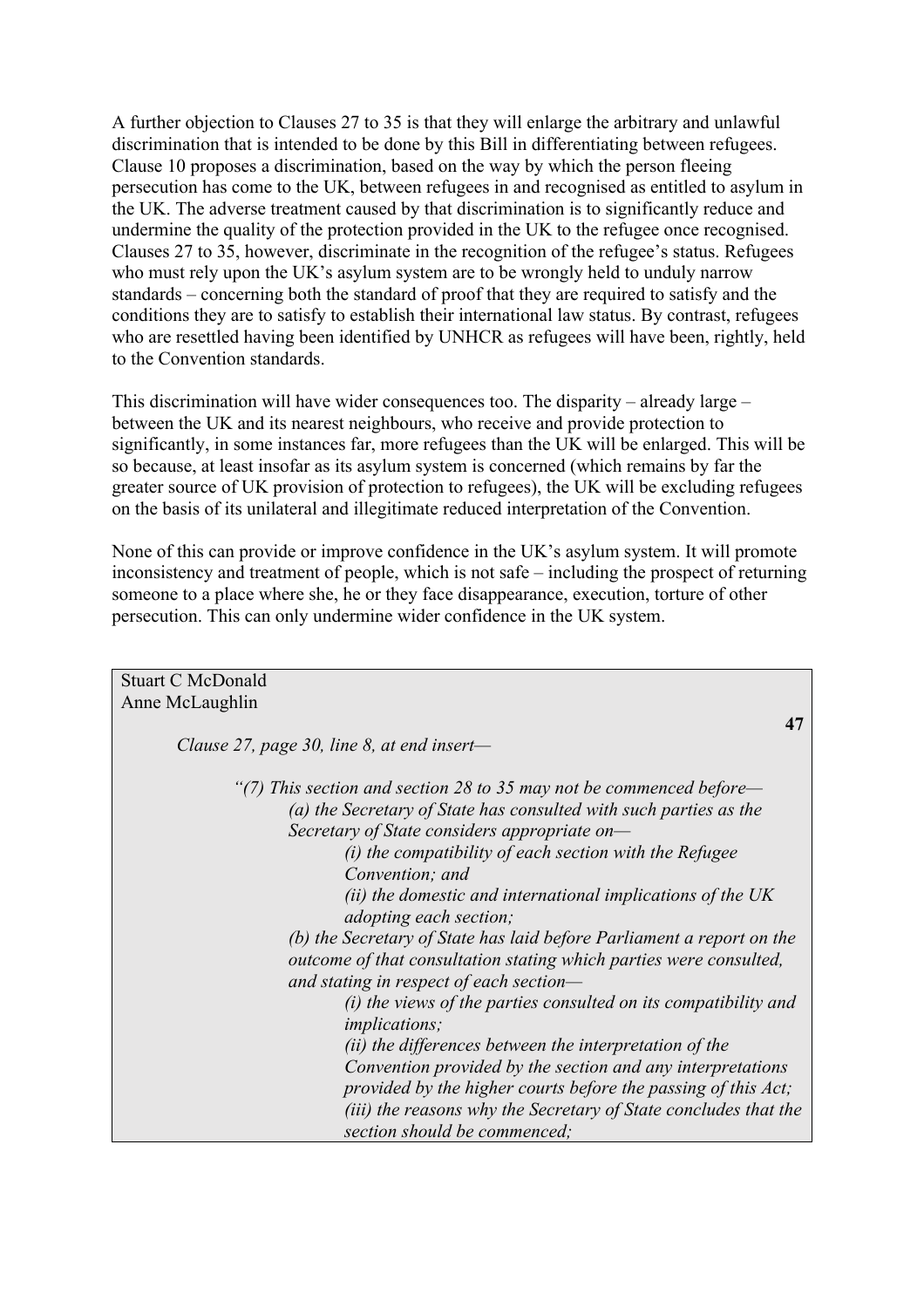*(c) both Houses of Parliament have considered that report and approved the commencement of each of the sections that is to be commenced.* 

*(8) For the purposes of subsection (7)—*

*"interpretation provided by the higher courts" means an interpretation provided by any judgement of the High Court or Court of Appeal in England and Wales, of the Court of Session in Scotland, of the High Court or Court of Appeal in Northern Ireland or of the United Kingdom Supreme Court that has not been superseded."* 

*Member's explanatory statement* 

*This amendment would require the Secretary of State to hold consultations on the compatibility of Clauses 27 to 35 with the Refugee Convention, and to report to Parliament on such consultations, before the relevant Clauses enter into force.* 

# **Briefing:**

UNHCR has made clear, including in evidence to the Committee, that if passed in its current form the Bill will be a:

"*…breach of international law, as the Bill contravenes in the UK's obligations under the 1951 refugee convention.*"1

Migrant Voice and Amnesty International concur with that assessment. We are very far from alone in that. The Joint Committee on Human Rights has recently received oral evidence from, among others, Raza Husain QC, a leading silk with particular expertise in international and domestic law on refugees and asylum, who describes the Bill as representing:

"*…the biggest legal assault that there has ever been on the refugee convention in this country.*"2

We concur with that assessment too.

Amendment 47 provides opportunity for Parliament to put a check on at least some of this. It would require the Secretary of State to consult on the interpretations of the 1951 UN Convention relating to the Status of Refugees that are advanced in Clauses 27 to 35 – on their compatibility with the Convention and their domestic and international implications if passed into UK law. It would then require the Secretary of State to lay before Parliament a report that sets out, for Parliament's benefit:

- (a) the views of those consulted;
- (b) the differences between what is presented in these clauses and what is already settled in UK domestic law as to the meaning of the Convention; and
- (c) why, given these views and differences, the Secretary of State nonetheless considers it appropriate for these interpretations of the Convention to be passed into law.

<sup>1</sup> *Hansard* HC, Public Bill Committee Oral Evidence, 23 September 2021 : Col 87

<sup>2</sup> Oral Evidence to the Joint Committee on Human Rights, HC 588, 9 September 2021, Q7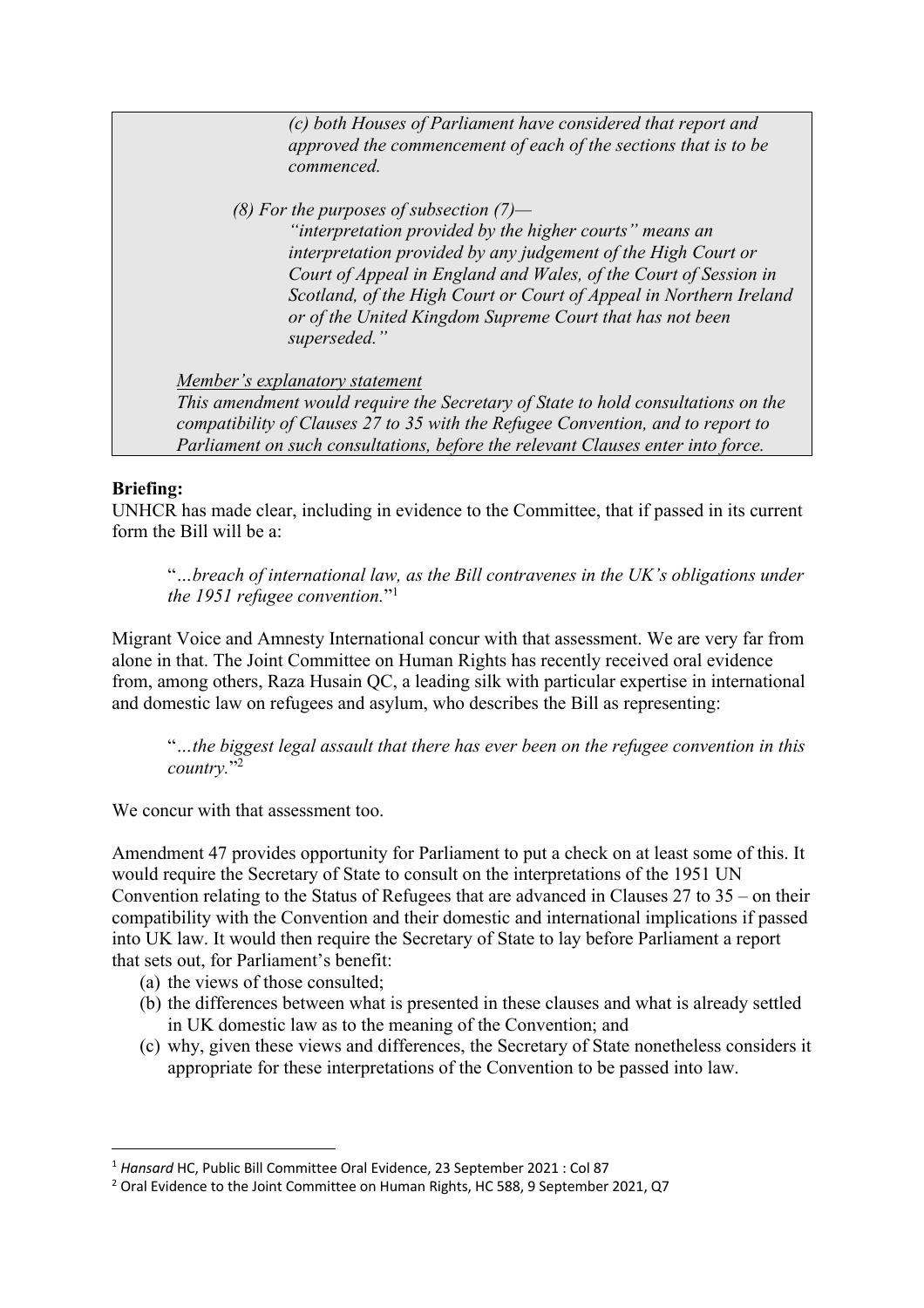Amendment 47 would leave Parliament's decision whether to adopt measures, which are not compatible with international law and which conflict with the interpretations settled in UK law by rulings of the UK's higher courts, until after that report was made available and could be fully considered.

Ministers may say that the wider policy pursued by this Bill is dependent on the interpretations set out in these clauses. Certainly, Clause 10 – to which we have set out strong objections by reason of its own incompatibility with justice or international law<sup>3</sup> – is linked to Clause 34; and there are other, generally less direct, links between some other clauses and these clauses. But that does not provide good reason for Parliament to be invited by Ministers to legislate into UK law interpretations of an international agreement that are widely recognised as incompatible with that agreement and which are also contrary to the settled rulings of our courts on the meaning of that agreement.

# Stuart C McDonald Anne McLaughlin **152**  *Clause 29, page 30, leave out subsection (2) and insert— "(2) The decision-maker must first determine whether there is a reasonable likelihood that— (a) the asylum seeker has a characteristic which could cause them to fear persecution for reasons of race, religion, nationality, membership of a particular social group or political opinion (or has such a characteristic attributed to them by an actor of persecution), and (b) if the asylum seeker were returned to their country of nationality (or in a case where they do not have a nationality, the country of their former habitual residence)— (i) they would be persecuted for reason of the characteristic mentioned in subsection (a), and (ii) they would not be protected as mentioned in section 31." Member's explanatory statement This amendment would remove the "balance of probabilities" phrase from the Bill and would maintain the status quo.*  **48** *Clause 29, page 30, line 45, leave out subsections (2) and (3) Member's explanatory statement This amendment would remove the requirement for the decision-maker to assess, on the balance of probabilities, whether a claimant's fear of persecution is wellfounded.*

<sup>3</sup> See briefing to Clause 10 here: https://www.amnesty.org.uk/files/2021- 10/Clause%2010%20Committee%20Stage.pdf?VersionId=g6sr8R6hR2tN\_j3YLnygftEReuvN1vnj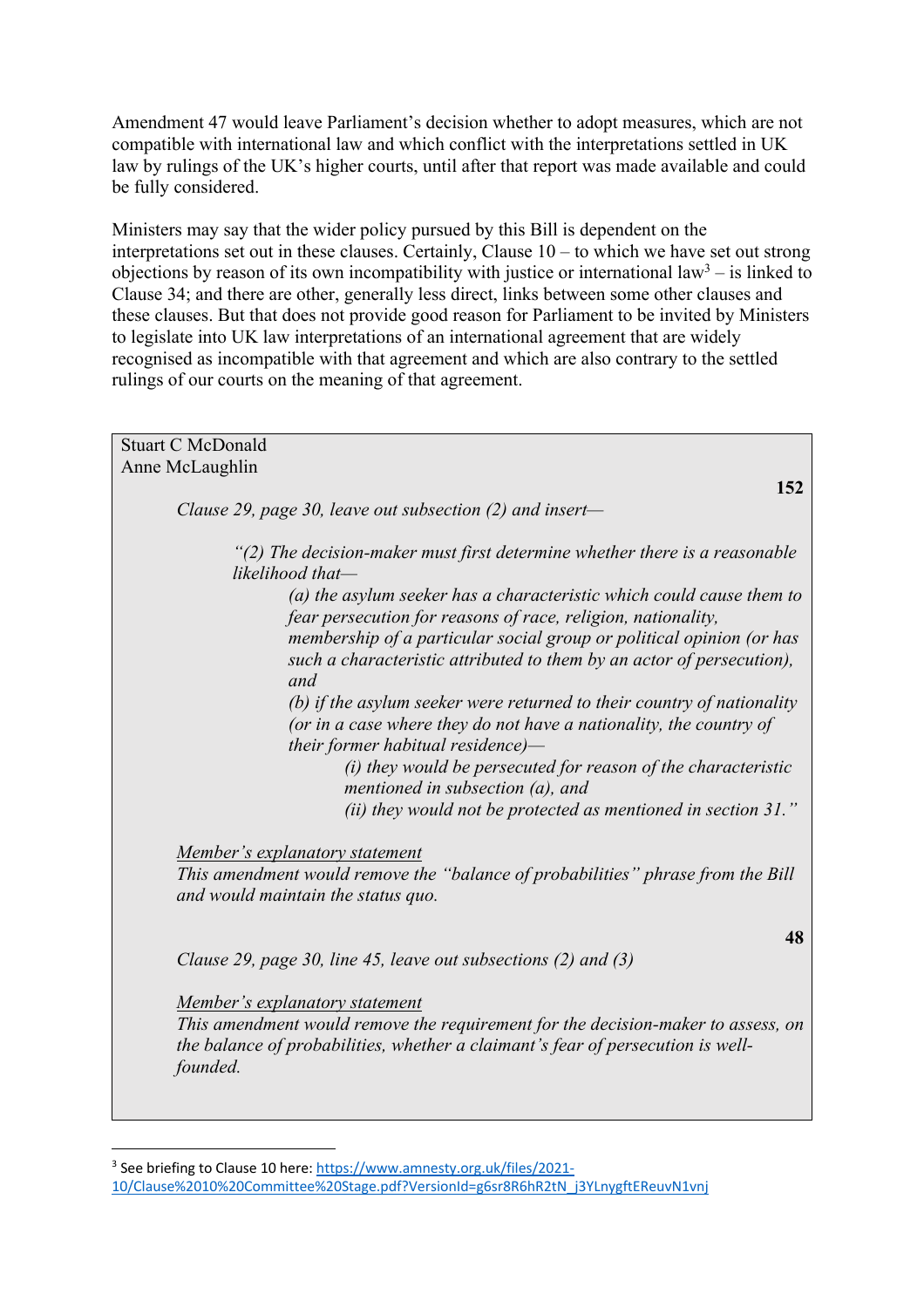Bambos Charalambous Holly Lynch

| 132                                                                                                                                                                                   |
|---------------------------------------------------------------------------------------------------------------------------------------------------------------------------------------|
| Clause 29, page 30, line 45, leave out ", on the balance of probabilities" and insert<br>"whether there is a reasonable likelihood that"                                              |
| 133<br>Clause 29, page 31, line 1, leave out "whether"                                                                                                                                |
| 134                                                                                                                                                                                   |
| Clause 29, page 31, line 5, leave out paragraph (b) and insert—                                                                                                                       |
| $"$ (b) if the asylum seeker were returned to their country of nationality (or in<br>a case where they do not have a nationality, the country of their former<br>habitual residence)— |
| $(i)$ they would be persecuted for reason of the characteristic<br>mentioned in subsection $(a)$ , and                                                                                |
| (ii) they would not be protected as mentioned in section $31$ ."                                                                                                                      |
| <u>Member's explanatory statement</u>                                                                                                                                                 |
| The amendment would maintain the status quo and bring the bill back in line with                                                                                                      |
| UNHCR standards and UK jurisprudence.                                                                                                                                                 |

# **Briefing:**

Clause 29 introduces a multi-layered and complex test concerning the standard of proof required to establish refugee status. In doing so, it seeks to overturn long-settled jurisprudence, including in the UK, as to the relevant standard of proof. These various amendments, in separate ways, seek to revert to the current position and provide opportunity to probe Ministers about the impropriety and dangers of what they propose by Clause 29.

The proper answer – as with all that is set out in Clauses  $27$  to  $35 -$  is simply to remove these provisions from the Bill for reasons elaborated in the introductory paragraphs. In the absence of that, the most satisfactory of these amendments is Amendment 48. Not only does it make clear that *the* standard of proof is a 'reasonable degree of likelihood' but it removes the additional complexity of requiring the decision-maker to adopt a multi-layered consideration process rather than the required holistic assessment of whether the person seeking asylum is or is not at risk of persecution in her, his or their country of nationality (or nationalities) or, if that person is stateless, former habitual residence.<sup>4</sup>

The dangers of what is proposed by Clause 29 are emphasised by the juxtaposition of paragraphs (2) and (4). It is possible that a decision-maker would conclude, under paragraph (4), that a person would be persecuted in the relevant country and so would be a refugee but is excluded from doing so by consideration of one of the questions in paragraph (2) *solely* because of a higher standard of proof. This is plainly unsafe for if the person has presented sufficient evidence to show that she, he or they would be persecuted if returned to that country, the person must be recognised as a refugee in order that the UK fulfils its obligations and the person is not returned to that harm.

<sup>4</sup> *Karanakaran v Secretary of State for the Home Department* [2000] 3 All ER 449; *R v Secretary of State for the Home Department ex parte Sivakumaran* [1988] AC 958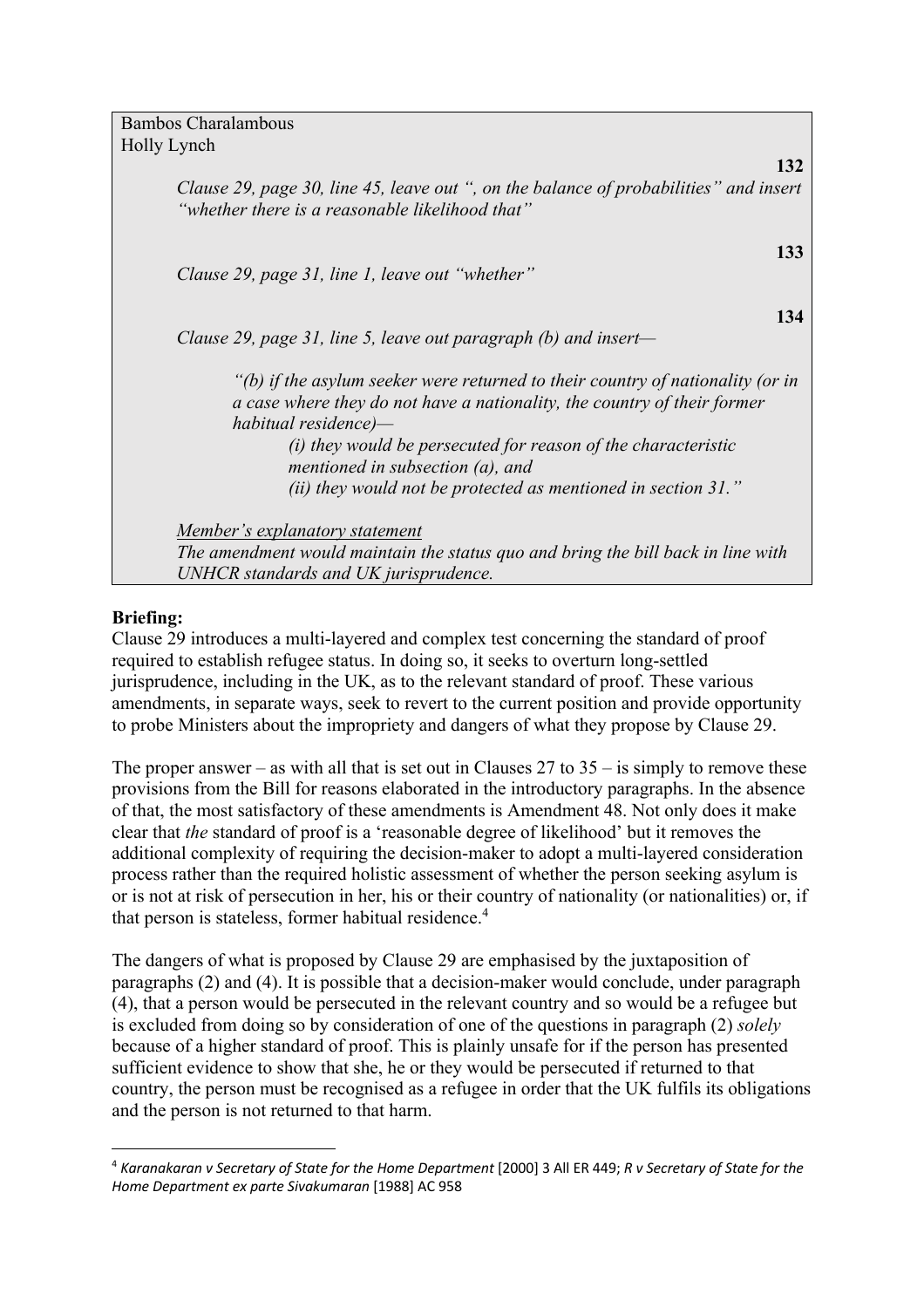There are further problems with the complex test proposed by Clause 29. Paragraph (2)(a) requires the person to 'have' a characteristic. It is long settled that a person need not 'have' the characteristic in question. The Convention does not require this. It requires that the person is at risk of persecution by reason of the characteristic. The characteristic may, therefore, be a factor in why the person would be persecuted whether or not the person possesses it.

This clause is not compatible with the UK's international law duties under the 1951 UN Convention relating to the Status of Refugees. It should be omitted from the Bill.

Stuart C McDonald Anne McLaughlin

*Clause 30, page 31, line 47, leave out "both" and insert "either"* 

*Member's explanatory statement* 

*This amendment would mean that – in order to be defined as a particular social group for the purposes of the Refugee Convention – a group would only have to meet one (not both) of the conditions set out in subsections 3 and 4.* 

**49**

## **Briefing:**

Amendment 49 provides a particularly clear example of one of the key vices of Clauses 27 to 35. The amendment concerns Clause 30, which in turn concerns the interpretation of "*membership of a particular social group*" for the purposes of the 'refugee' definition to be found in Article 1(A)(2) of the 1951 UN Convention relating to the Status of Refugees. Clause 30 proposes a cumulative test by which a refugee must establish – if her, his or their fear of persecution is by reason of membership of such a group – that the group consists of persons sharing a feature set out in paragraph (3) of Clause 30 and that the group satisfies the condition set out in paragraph (4) of Clause 30. In short, this is to require the group to both share an innate, immutable or fundamental characteristic that cannot be changed or should not be forcibly renounced and to have a distinct identity in the relevant country for being perceived to be different by "*the surrounding society*".

The UK's highest court – at the time, the UK House of Lords – has expressly considered the argument that the meaning of "*membership of a particular social group*" requires both the conditions specified in paragraphs (3) and (4) or requires one or other of them. The leading speech given by Lord Bingham in *Fornah v Secretary of State for the Home Department*  [2007] 1 AC 412 gives the conclusive answer:

"*16. …If* [the provision is understood] *as meaning that a social group should only be recognised as a particular social group for purposes of the Convention if it satisfies*  [both criteria]*, then in my opinion it propounds a test more stringent than is warranted by international authority.*"

Clause 30 is plainly contrary to this settled interpretation – in domestic and international law – of the Convention. Amendment 49 seeks to correct this error by confirming the alternative position and rejecting the cumulative requirement that Clause 30 currently advances by paragraph (2). Committee members may wish to take note that the importance of "*member of a particular social group*" includes that this aspect of the refugee definition provides the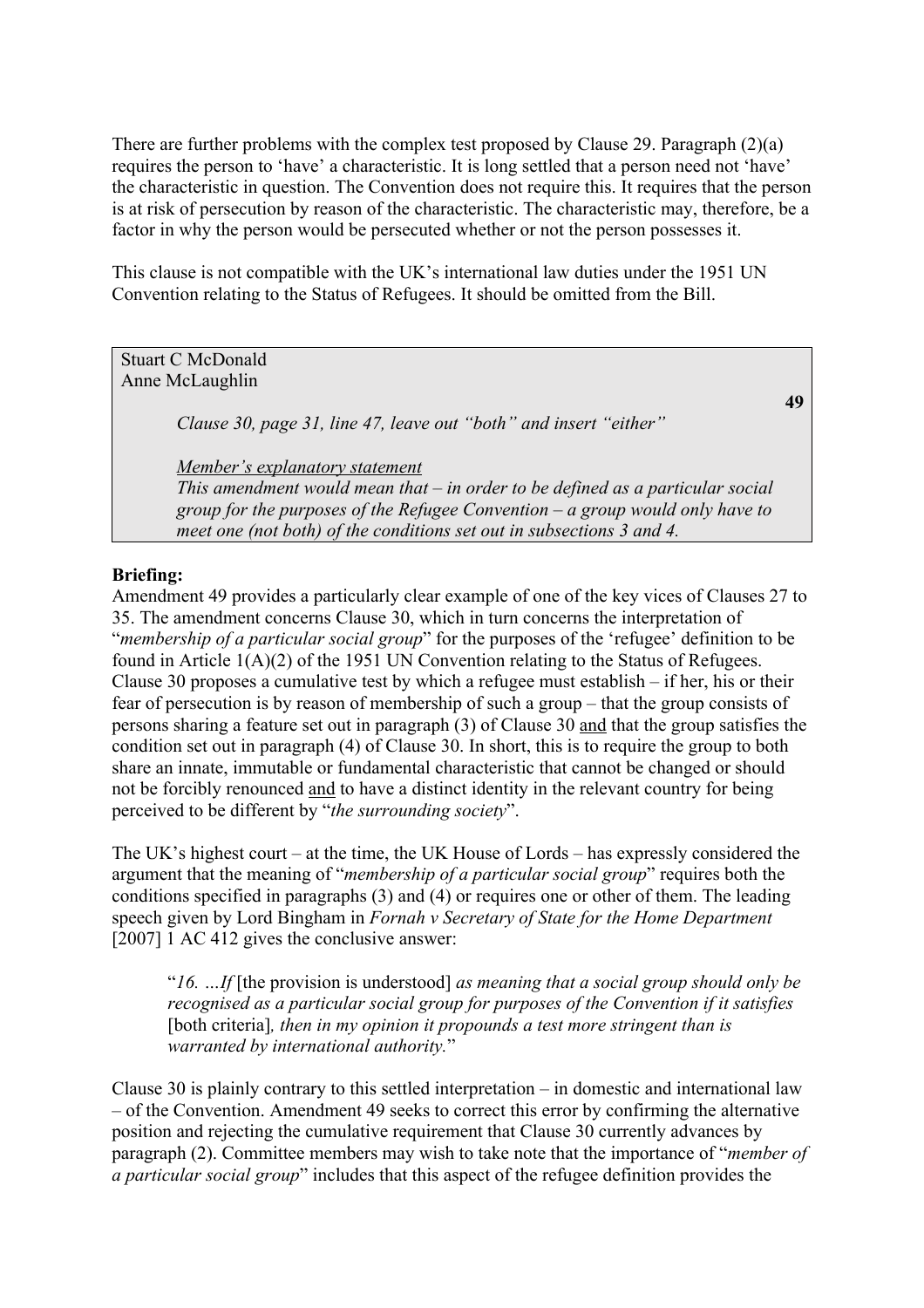basis of the Convention's protection for many refugees whose fear of persecution is for reasons concerning gender-based violence and persecution of people on grounds of their sexual orientation or identity.

We would further urge Committee members to reflect further, for the following reasons, on this as an example of the wider vice underpinning Clauses 27 to 35.

Parliament cannot change international law. Ministers are, however, inviting Parliament to legislate – make law – as to the meaning of international law. They are doing so in circumstances where the meaning of that international law has been clearly settled both internationally and domestically. Moreover, Ministers are doing this in circumstances where that meaning has been clearly settled in UK law by the UK courts at the highest level in performance of their constitutional function of interpreting and enforcing law in the UK. The interpretation for which Ministers seek parliamentary approval is expressly, in this instance, contrary to that international law as has been made clear by the UK courts. Accordingly, Parliament is being invited to make law in contradiction and repudiation of that international law. Clause 30 is an especially stark example of this. Nonetheless, it is but one example.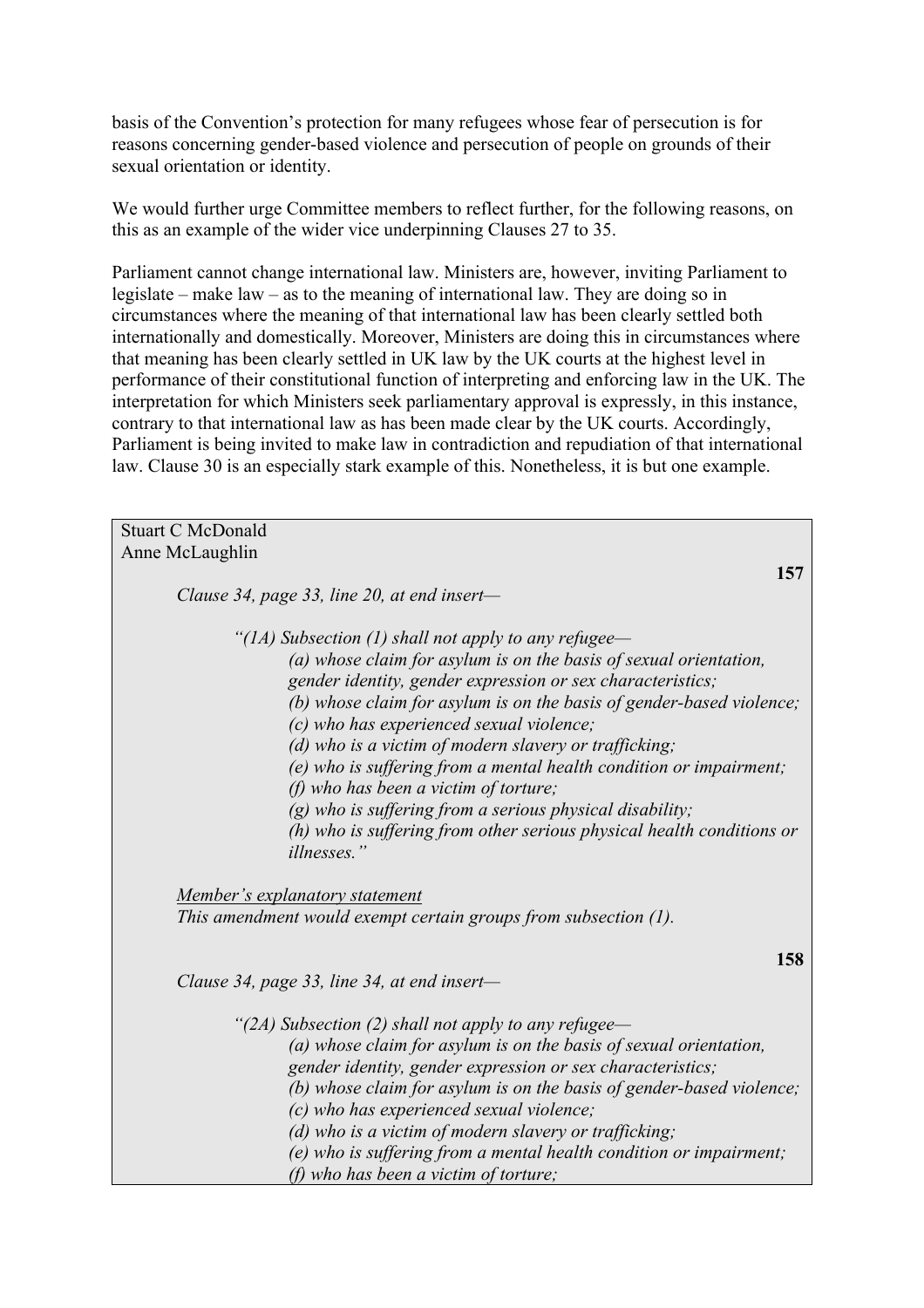*(g) who is suffering from a serious physical disability; (h) who is suffering from other serious physical health conditions or illnesses."* 

*Member's explanatory statement This amendment would exempt certain groups from subsection (2).* 

*Clause 34, page 34, line 1, leave out paragraph (b) and insert—*

**50** 

*"(b) in subsection (3), after (b), insert—*

*"(ba) entry in breach of a deportation order, entry without leave, remaining in the United Kingdom without leave, or arriving in the United Kingdom without entry clearance under section 24 of the 1971 Act";* 

*(c) in subsection (4), after (c), insert—*

*"(ca) entry in breach of a deportation order, entry without leave, remaining in the United Kingdom without leave, or arriving in the United Kingdom without entry clearance under section 24 of the 1971 Act""* 

*Member's explanatory statement* 

*This amendment would mean that individuals who committed these offences (and the other offences set out in section 31 of the Immigration and Asylum Act 1999) would be able to use the defence set out in section 31 of that Act, even if the offence was committed in the course of an attempt to leave the UK.* 

#### **Briefing:**

Clause 34 is among those provisions of this Bill that is both contrary to the 1951 UN Convention relating to the Status of Refugees and contrary to the settled interpretation of that Convention by the UK's higher courts. Its purpose is to exclude a refugee from the protection provided by Article 31 of the Convention against penalty for entering the UK without prior permission – something for which the great majority of refugees entitled and provided with asylum in the UK have no alternative in order to seek and secure their right to asylum here.

Amendments 157 and 158 provide opportunity to probe Ministers as to the consequence of this by reference to some of the people who are to be laid open to penalty and, indeed, criminal prosecution. Amendment 50 seeks to do two things. Firstly to remove paragraph (5)(b) of Clause 34, which seeks to reverse the decision of the UK's highest court – at that time, the House of Lords – in *R v Asfaw* [2008] UKHL 31 – as to the extent of the Convention protection in Article 31. Amendment 50 also seeks to explicitly protect a refugee against prosecution for the offences listed in connection with seeking to leave the UK.

As with Clauses 27 to 35 more generally, our position is that Clause 34 should be removed from the Bill. We note its relation to Clause 10, which is also incompatible with the UK's Convention obligations and should be removed. We have addressed more on this in our earlier briefing on Clause 10.<sup>5</sup>

<sup>5</sup> https://www.amnesty.org.uk/files/2021- 10/Clause%2010%20Committee%20Stage.pdf?VersionId=g6sr8R6hR2tN\_j3YLnygftEReuvN1vnj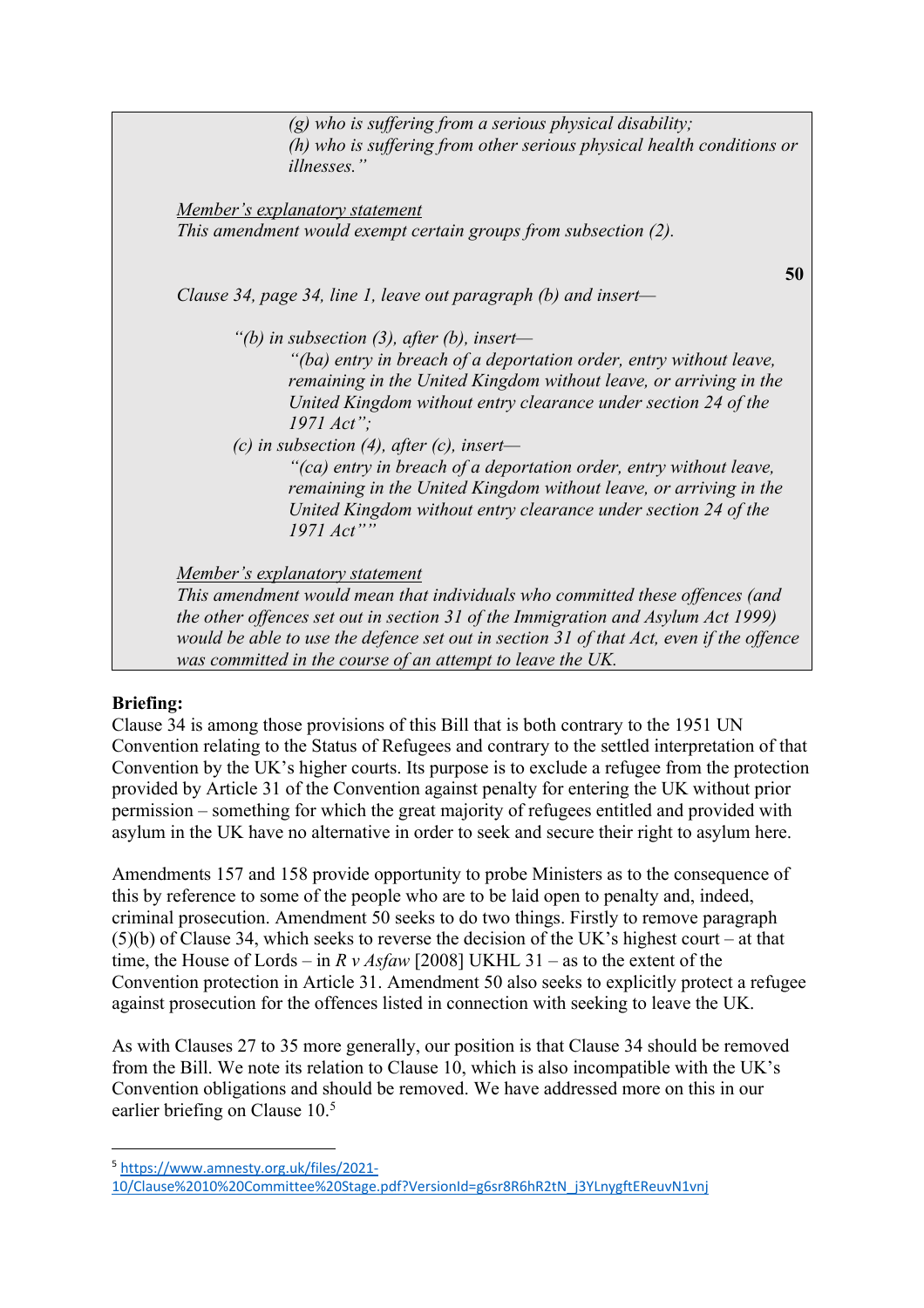Stuart C McDonald Anne McLaughlin

*Clause 35, page 34, line 1, leave out sub-paragraph (i)* 

*Member's explanatory statement* 

*Under this amendment, persons receiving certain prison sentences in the UK shall be presumed (as at present) but not automatically deemed (as proposed in the Bill) to have committed a particularly serious crime.* 

*Clause 35, page 34, line 21, leave out "12 months" and insert "four years"* 

*Member's explanatory statement* 

*Under this amendment, persons shall be deemed to have committed a "particularly serious crime" if they receive a prison sentence of more than four years in the UK (as opposed to two years at present, or 12 months as proposed in the Bill).* 

*Clause 35, page 34, line 24, leave out sub-paragraph (i)* 

#### *Member's explanatory statement*

*Under this amendment, persons receiving certain prison sentence outside the UK, or persons who could have received such a sentence had they been convicted in the UK, shall be presumed (as at present) but not automatically deemed (as proposed in the Bill) to have committed a particularly serious crime.* 

*Clause 35, page 34, line 27, leave out paragraphs (b) and (c) and insert—*

*"(b) in paragraph (b), for "two years" substitute "four years"; (c) in paragraph (c), for "two years" substitute "four years""* 

*Member's explanatory statement* 

*Under this amendment, persons shall be deemed to have committed a "particularly serious crime" if they receive a prison sentence of more than four years outside the UK (as opposed to two years at present, or 12 months as proposed in the Bill), or if they could have received such a sentence had they been convicted in the UK.* 

#### **Briefing:**

Clause 35 amends section 72 of the Nationality, Immigration and Asylum Act 2002 – a provision to which we also object. Section 72 constitutes a more limited attempt to define and confine the UK's obligations under the Convention. It does so by attempting to legislate the application of Article 33(2) of the Convention, which in specified circumstances permits a State to refuse the protection of *non-refoulement* to a refugee – i.e. it would permit a State to return a refugee to a place where that person was at risk of persecution. Those limited circumstances are where there are "*reasonable grounds for regarding*" the refugee to be "*a* 

**51**

**53**

**52**

**54**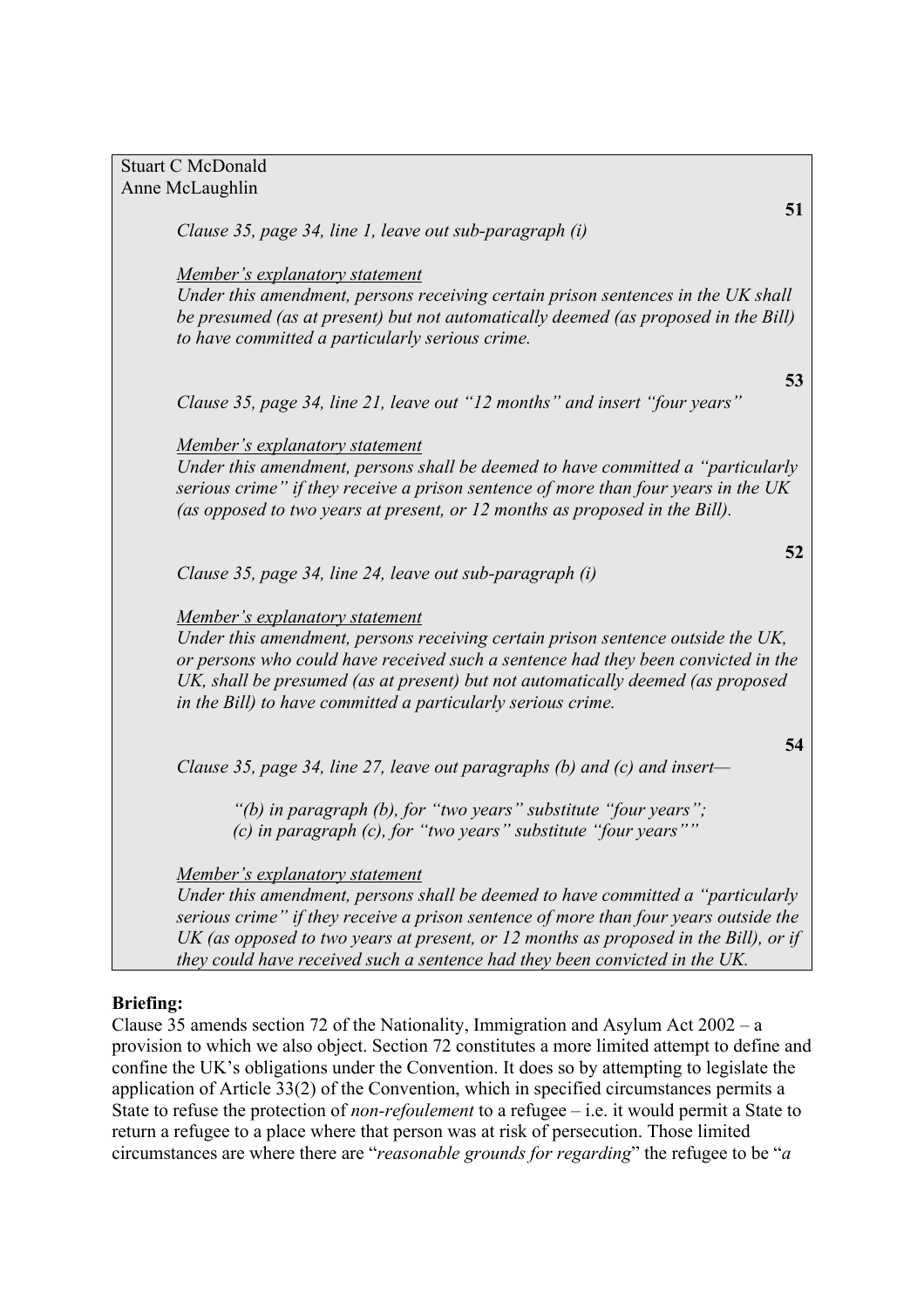#### *danger to the security of the country*" or, if the refugee has "*been convicted by a final judgment of a particularly serious crime*", to be "*a danger to the community of that country.*"

Section 72 of the 2002 Act seeks to introduce presumptions as to what constitutes a particularly serious crime and who constitutes a danger to the community. These presumptions are profoundly flawed. For instance, it is manifestly clear, for at least two reasons, that the circumstances addressed by Article 33 are only to apply in relatively restricted and very serious circumstances. Firstly, it is implicit to Article 33, and its subject matter, that it is not intended that anything less than the most serious of offences and dangers could displace the obligation not to return a person to a place where she, he or they may be disappeared, executed, tortured or suffer other persecution. Secondly, Article 33(2) is express that not only crime but also serious crime is not sufficient to permit this.

It is clear that section 72, as it stands, does not properly reflect the Convention in this regard. Clause 35 seeks to amend section 72 in ways that will enlarge upon the disparity between the statutory provision and the provision of the Convention that it purports to interpret and apply.

Clause 35 and section 72 somewhat expose the whole of the project advanced by Clauses 27 to 35 in seeking, by legislation, to unilaterally define and confine the meaning of the 1951 UN Convention relating to the Status of Refugees and the UK's obligations under that international agreement. The UK has already, wrongly, adopted provisions by section 72 in contravention of its international obligations that suggest offences that are plainly not at the 'particularly serious' level required by Article 33(2). The UK Government now seeks parliamentary approval to impose an even more encompassing interpretation of the Article by Clause 35.

The vice in this can be made obvious in two ways. Firstly, it is possible to reflect on the wide range of offences that are within the range of offences to which a 12 months prison sentence may be applied. That range stretches from offences for which there is a mandatory life sentence to offences where 12 months is the maximum permitted sentence. Secondly, it is possible to reflect on the provisions in this Bill. Clause 37 would introduce a 4 years maximum sentence for knowingly entering the UK without permission to do so. Clause 38 would introduce a maximum sentence of life for helping a person seeking asylum, for no gain, to reach UK shores. Ministers may or may not regard these offences as equivalent to murder or trafficking in children for sexual exploitation. No reasonable person, however, could suggest any such equivalence.

Amendments 51 to 54 offer an opportunity for the Committee to probe Ministers on these matters. We support all four of these amendments – not because we consider them adequate to return the UK to compliance with its international obligations but because what is proposed by the Bill is so dramatically opposed to that.

Amendments 51 and 52 do no more than seek to maintain the status quo in domestic law which provides the minimal, and we regard as insufficient, safeguard that sentences which trigger consideration of section 72 are not treated as conclusive of an offence being 'particularly serious'.

Amendments 53 and 54 seek to minimally – we emphasise minimally – align what is intended by Clause 35 with what the Bill separately seeks to do by Clause 37 (read with Clause 34). Clause 34 (see above) seeks to significantly and wrongly narrow the applicability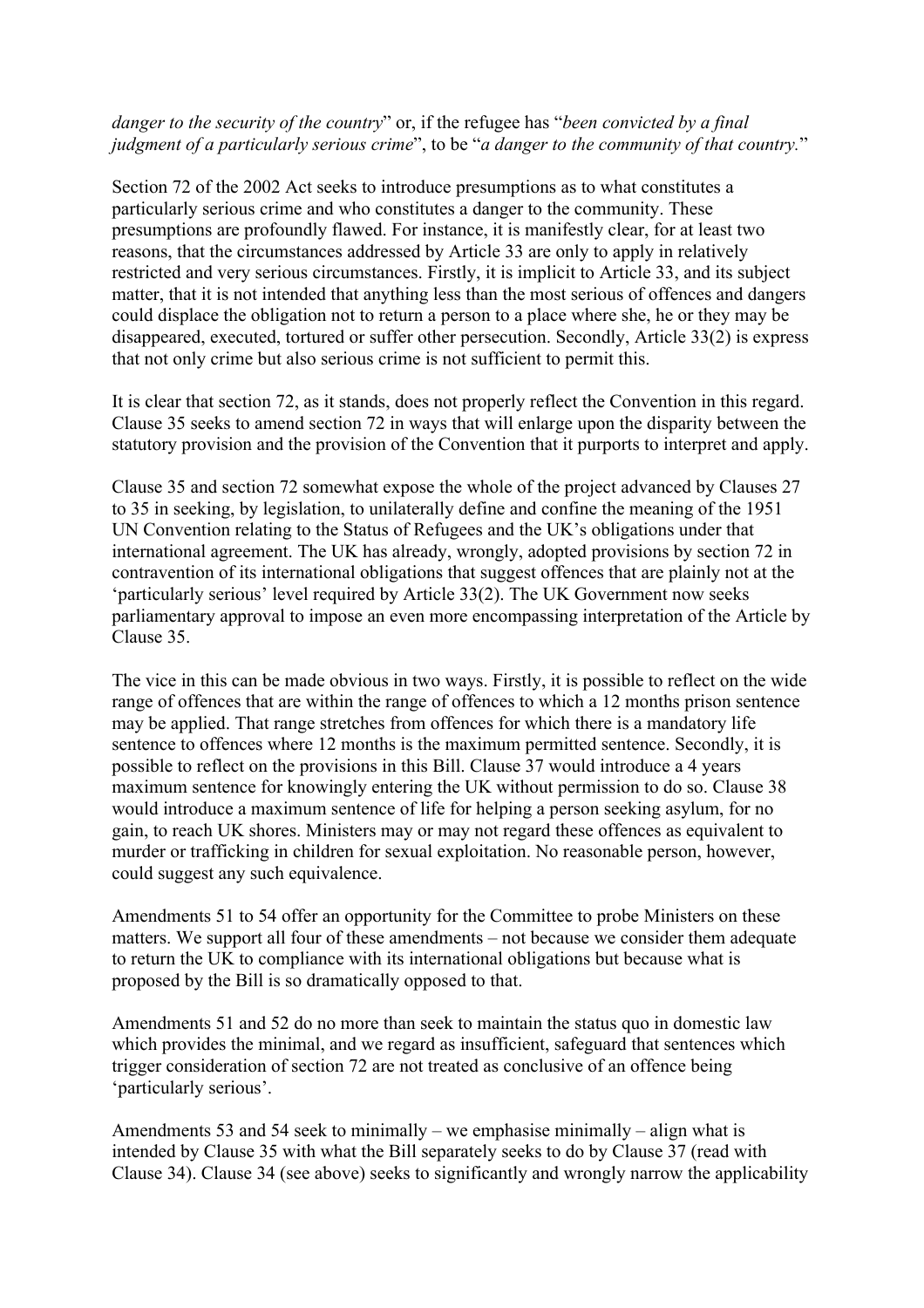of Article 31 of the Convention so as to permit prosecution of many people seeking asylum in the UK who must do so by entering the UK without permission. Clause 37 seeks to increase the sentence, to which these people would thereby be made liable, to four years. It is manifestly unjust and destructive of the Convention's aims and objectives that a refugee seeking asylum in these circumstances could not only be prosecuted and imprisoned for seeking asylum in the UK but could also thereby be excluded from the most fundamental of the refugee's rights being the right not to be returned to a place where she, he or they would be persecuted.

Stuart C McDonald Anne McLaughlin

*Clause 36, page 35, line 14, at end insert—*

*""protection in accordance with the Refugee Convention" means a legal status that is inclusive of the rights and obligations set out at Articles 2-34 of the 1951 Convention".* 

*Member's explanatory statement This amendment would define – for the purposes of Part 2 of the Bill – what constitutes protection in accordance with the Refugee Convention.* 

Bambos Charalambous Holly Lynch

*Clause 36, page 35, line 27, at end insert—*

*""protection in accordance with the Refugee Convention" means a legal status that is inclusive of the rights and obligations set out at Articles 2-34 of the 1951 Convention."* 

*Member's explanatory statement* 

*This amendment would clarify the meaning of "protection in accordance with the Refugee Convention" and ensure that it includes the positive rights and obligations necessary to ensure durable and humane solutions, and not merely protection against refoulement.* 

# **Briefing:**

Amendments 55 and 135 seek to define for the purpose of the proposed inadmissibility regime that what is designated or treated as a safe third country must be one that provides asylum to refugees in compliance with all of the rights enumerated in the 1951 UN Convention relating to the Status of Refugees. Amendment 136 (below) seeks to expand on that.

Bambos Charalambous Holly Lynch

*Clause 36, page 35, line 27, at end insert—*

**55**

**135**